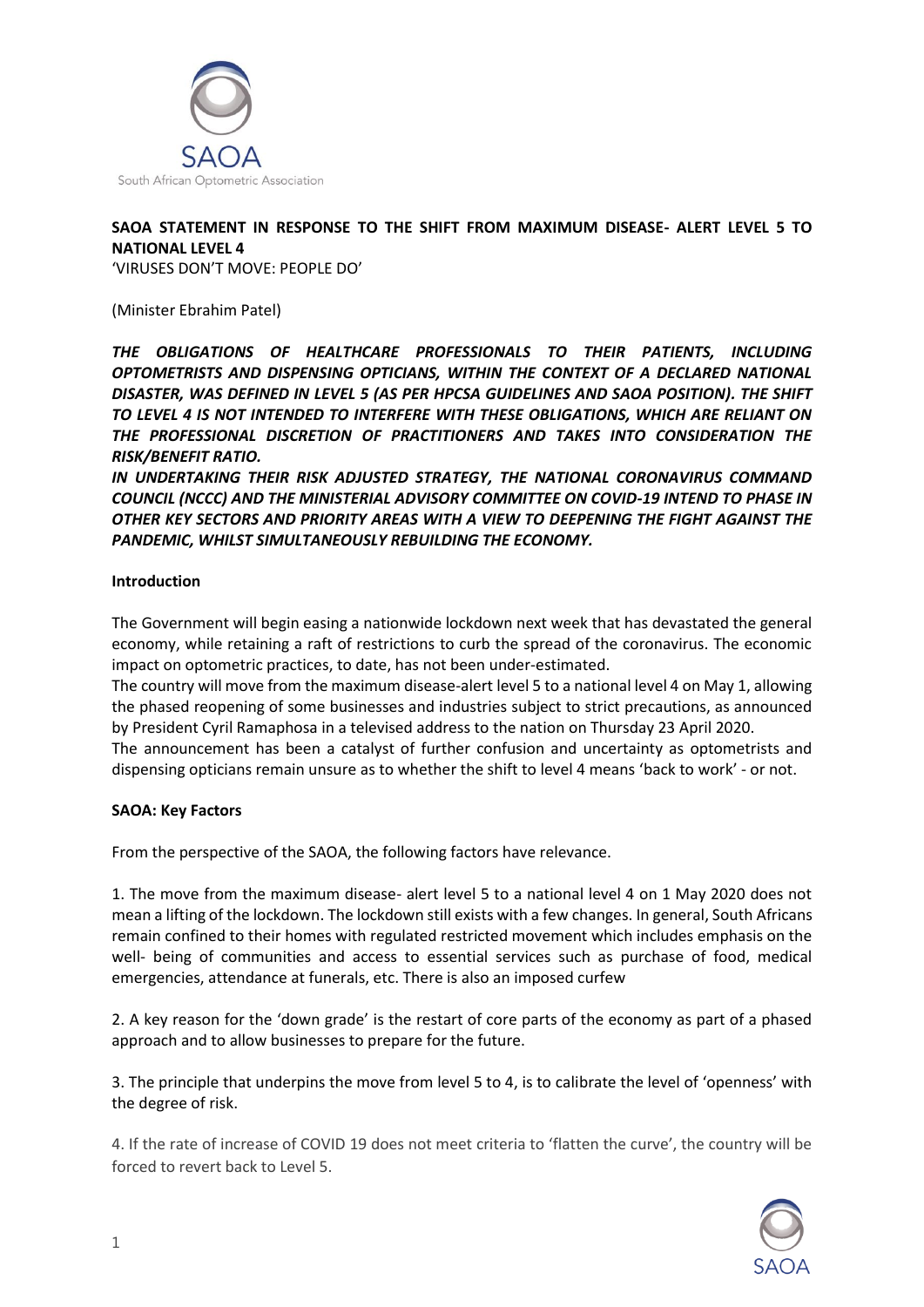5. There are identified 'hot spots' in the country. Whilst at this time, Level 4 is applicable to all provinces, these hotspots indicate increased susceptibility due to a higher incidence of COVID 19 infection. This is one of the reasons why inter-provincial travel is prohibited (with few exceptions).

6. For those industries who are now permitted to return to work, companies must adhere to strict guidelines to include daily screening of staff (e.g. temperatures).

7. For those who are legitimately permitted to leave their homes, social distancing remains the order of the day, and all are obligated to wear cloth masks.

8. Health services includes optometry, as per the Standard Industry Classification (SIC).

## SAOA Recommendations

As frontline (primary) health professionals, with ethical obligations to patients, Optometrists should use their professional discretion to determine the necessity and timing of eye and vision care, including assessing patient expressed urgency.

It is to be noted that during Level 5, emphasis was placed on emergency services by some medical schemes for payment of claims. With reference to Level 4, there is preparation by medical schemes to accommodate relaxation of the regulations. In addition, driver licencing centres will be operational which may result in members of the public requiring certificates.

The following guidelines are intended to assist the practitioner to continue to run his/her practice, by adapting aspects of the practice to reduce the likelihood of contracting or spreading the virus, for the benefit of practitioner, family, staff and patient.

 $\triangleright$  Practitioners should open practices only to attend to those patients needing prompt attention, as per professional judgement of the Optometrist.

 $\triangleright$  Patients should be allowed access to practices, one at a time, to be seen by appointment only.

 $\triangleright$  Patients and staff in the practice must religiously adhere to social distancing, as regulated at all times (2 m apart)

 $\triangleright$  Ideally, practices should remain open for short periods.

 $\triangleright$  For larger practices, practitioners are reminded that one third of your staff compliment are allowed in the practice at any given time.

 $\triangleright$  Practitioners are to exercise extreme caution regarding comorbidity and older patients.

 $\triangleright$  We strongly recommend that practices strictly observe safety protocols and guidelines which include wearing a medical mask by practitioners and cloth masks for staff and patients at all times, with rigorous sanitisation procedures. Detailed guidelines will follow.

 $\triangleright$  Where physical consultation does not appear advisable or where practices remain closed, practitioners may assist and/or advise patients via the principles of tele-health and may charge for such consultations, using the SAOA code 11041.

 $\triangleright$  Print your HPCSA card and keep it with your person at all times, especially when travelling.

 $\triangleright$  Please note that SAOA COVID 19 website is live and loaded with all recent updates [www.saoacovid19.co.za](http://www.saoacovid19.co.za/)